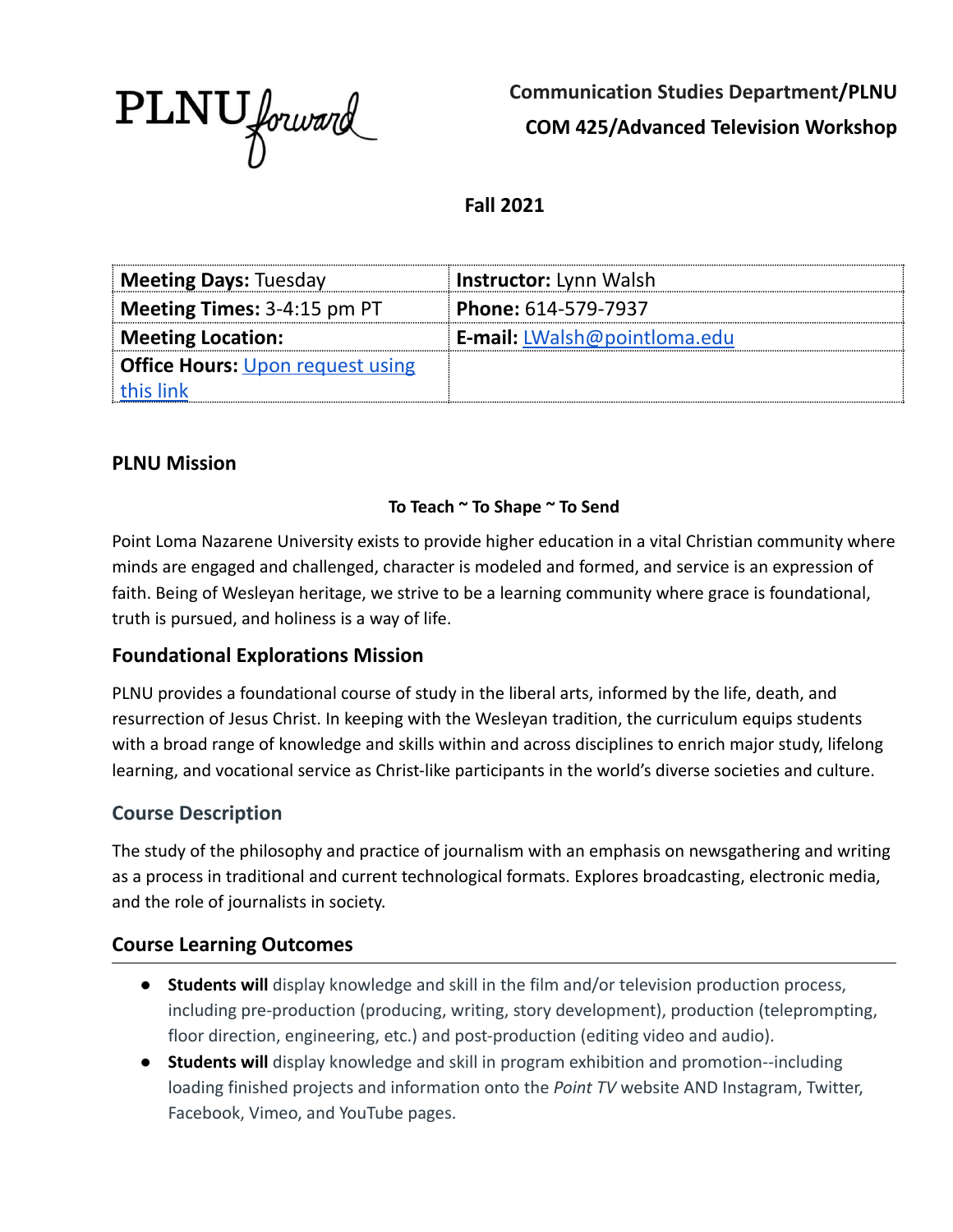- **● Students will** create ethical, accurate and fair content using TV production tools by completing assignments and participating in class.
- **Students will** apply appropriate ethical and legal standards in all assignments by abiding by and learning ethical and legal requirements and suggestions.
- **Students will** think and speak freely in class, while respecting the opinions and thoughts of other students, the professor and any class visitors by listening and participating in class.
- **Students will** think critically by participating in class and asking questions whenever needed.

### **Course Requirements**

#### *1. Students will be required to have access to editing software (preferably Adobe premier).*

#### *2. Students are also expected to have their own SD Card(s) with at least 64gb.*

This is an advanced course, which means you should already have mastered the basics of reporting, writing and editing television news and film content. My goal is to help you improve and give you the knowledge you need to hone those skills.

Attire: When reporting stories and producing content, students must dress as news professionals (no jeans, cutoffs, shorts, t- shirts, hats, etc.). Students appearing on camera during a newscast or for a news story must wear appropriate attire.

## **COURSE CREDIT HOUR INFORMATION**

In the interest of providing sufficient time to accomplish the stated Course Learning Outcomes, this class meets the PLNU credit hour policy for a one-unit class. Specific details about how the class meets the credit hour requirement can be provided upon request.

### **Assessment And Grading**

Grades will be based on the completion of assignments and attendance.

| <b>ASSIGNMENT VALUES:</b>                   | <b>GRADE % SCALE:</b>          |
|---------------------------------------------|--------------------------------|
| Story Pitching (50 points)                  | $A = 90 - 100$                 |
| Class Participation/Attendance (100 points) | $B = 80 - 89$<br>$C = 70 - 79$ |
| TV News/Film/Show Content (100 points each) | $D=60-69$<br>$F = 0.59$        |
| Project Evaluations (10 points each)        |                                |
| Project Lead (50 points)                    |                                |
| Competencies (100)                          |                                |

### **State Authorization**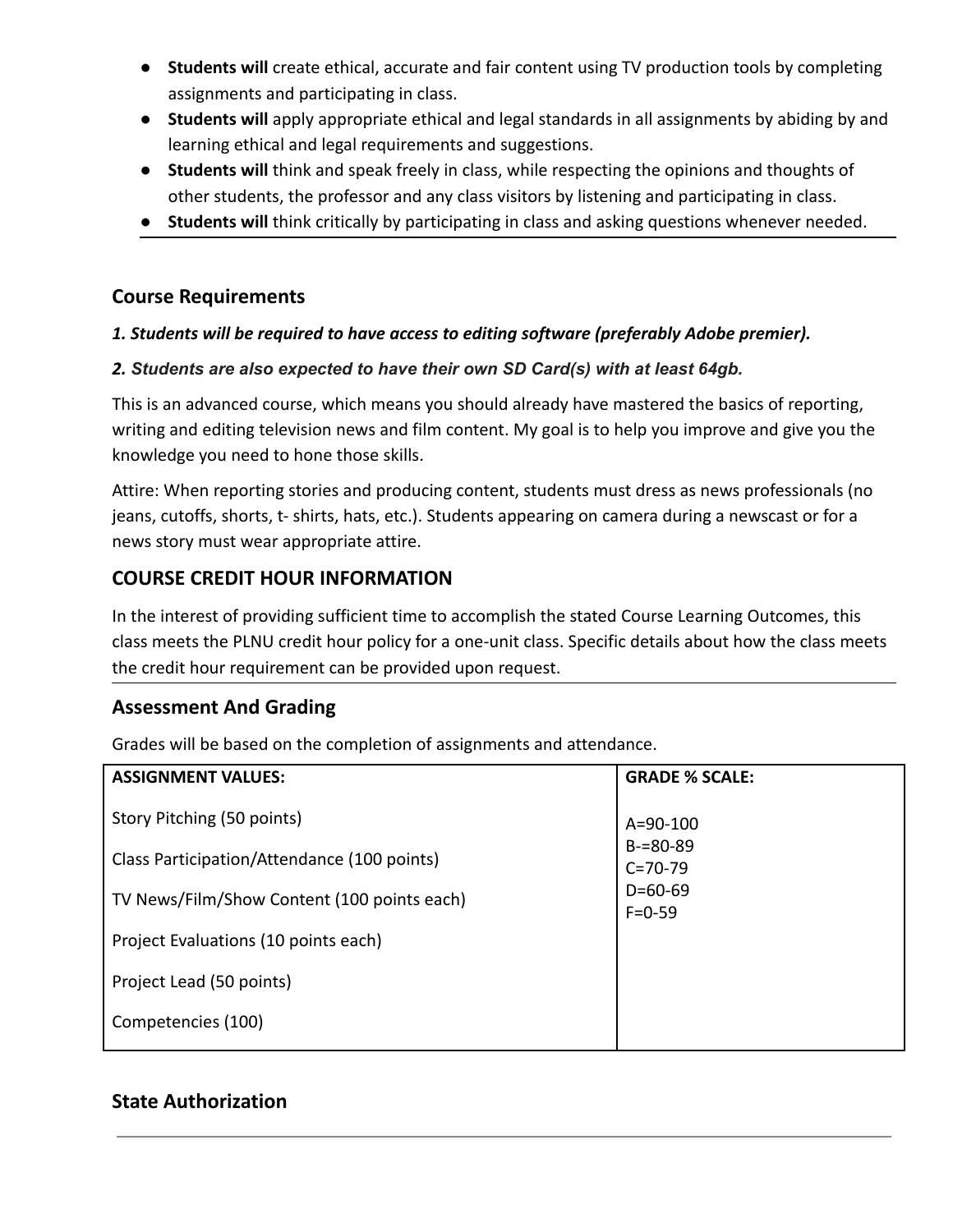State authorization is a formal determination by a state that Point Loma Nazarene University is approved to conduct activities regulated by that state. In certain states outside California, Point Loma Nazarene University is not authorized to enroll online (distance education) students. If a student moves to another state after admission to the program and/or enrollment in an online course, continuation within the program and/or course will depend on whether Point Loma Nazarene University is authorized to offer distance education courses in that state. It is the student's responsibility to notify the institution of any change in his or her physical location. Refer to the map on State Authorization to view which states allow online (distance education) outside of California.

### **Incompletes And Late Assignments**

All assignments are to be submitted/turned in by the beginning of the class session when they are due—including assignments posted in Canvas. **No late assignments will be accepted.**

## **PLNU Copyright Policy**

Point Loma Nazarene University, as a non-profit educational institution, is entitled by law to use materials protected by the US Copyright Act for classroom education. Any use of those materials outside the class may violate the law.

## **PLNU Academic Honesty Policy**

Students should demonstrate academic honesty by doing original work and by giving appropriate credit to the ideas of others. Academic dishonesty is the act of presenting information, ideas, and/or concepts as one's own when in reality they are the results of another person's creativity and effort. A faculty member who believes a situation involving academic dishonesty has been detected may assign a failing grade for that assignment or examination, or, depending on the seriousness of the offense, for the course. Faculty should follow and students may appeal using the procedure in the university Catalog. See [Academic Policies](http://catalog.pointloma.edu/content.php?catoid=18&navoid=1278) for definitions of kinds of academic dishonesty and for further policy information.

**Work produced or created for previous classes, jobs, internships, projects, etc. will not be accepted for assignments in this class.**

## **PLNU Academic Accommodations Policy**

If you have a diagnosed disability, please contact PLNU's Disability Resource Center (DRC) within the first two weeks of class to demonstrate need and to register for accommodation by phone at 619-849-2486 or by e-mail at [DRC@pointloma.edu.](mailto:DRC@pointloma.edu) See [Disability Resource Center](http://www.pointloma.edu/experience/offices/administrative-offices/academic-advising-office/disability-resource-center) for additional information.

## **PLNU Attendance And Participation Policy**

Regular and punctual attendance at all classes is considered essential to optimum academic achievement. If the student is absent from more than 10 percent of class meetings, the faculty member can file a written report which may result in de-enrollment. If the absences exceed 20 percent, the student may be de-enrolled without notice until the university drop date or, after that date, receive the appropriate grade for their work and participation. See [Academic Policies](http://catalog.pointloma.edu/content.php?catoid=18&navoid=1278) in the Undergraduate Academic Catalog.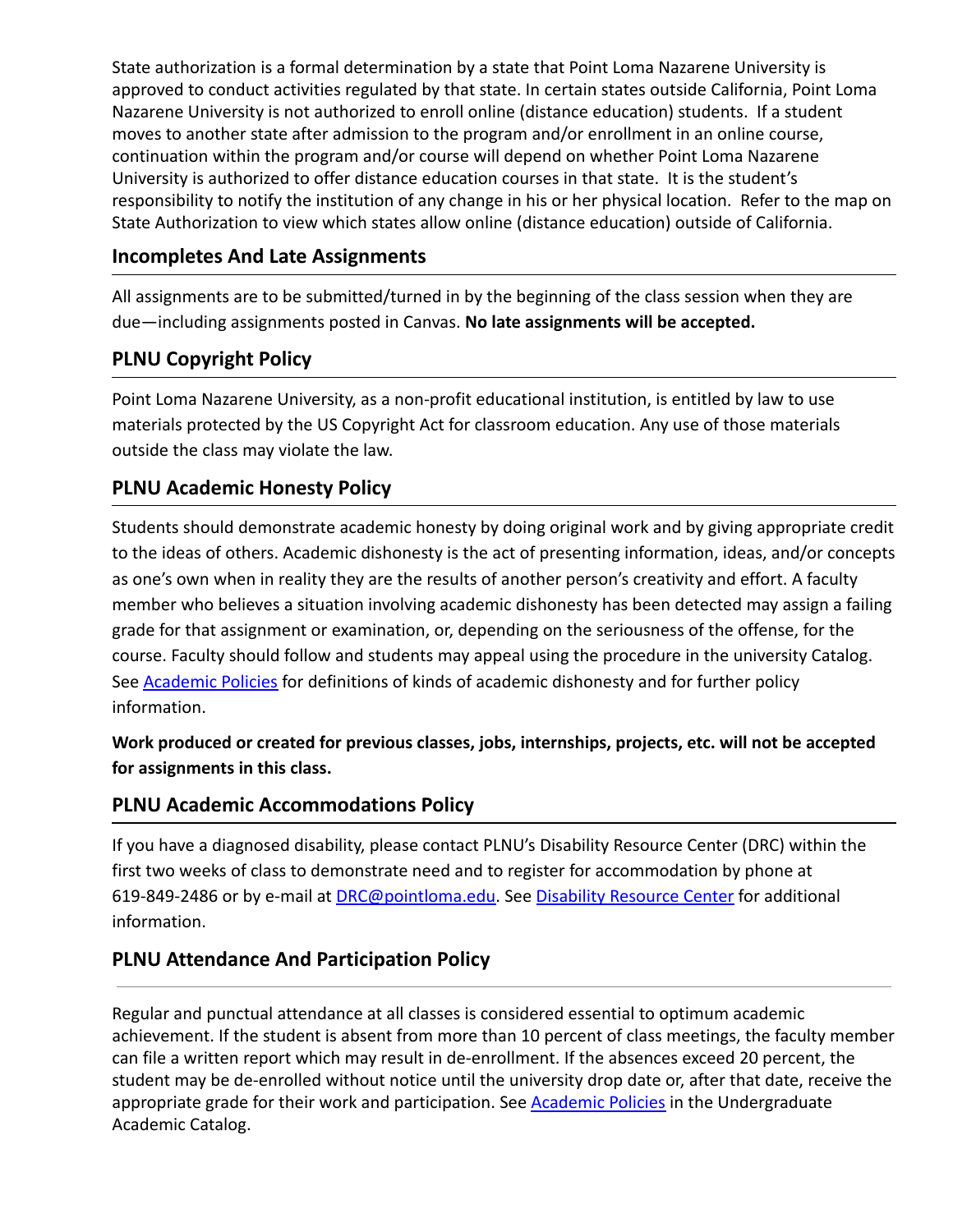### **Course Assignments**

All video assignments must be produced and submitted in a format that allows them to be posted to YouTube.

Students are encouraged to utilize creative talents in producing content that would help develop society's engaging issues.

## **Story Pitching Assignment: Due September 14**

**Description:** Students will pitch TV content they want to create during the semester.

**Requirements**: Students must submit a pitch for **a show AND a short film**. These ideas will be voted on by the class. The pitches receiving the most votes will be produced by the class this semester.

- **Short Film Pitch:** Pitch an idea for a short film. This should be an original script and not something that has been created or worked on in a previous class. The film should be at least seven minutes in length. (I will accept pitches where the script has been written and submitted for a previous class IF the film has not been shot/produced).
- **● Show Pitch:** Pitch an idea for a TV show. This can be fiction or non-fiction. Previous shows completed in this class are listed below. If you want to pitch one of the shows below, please include the specifics of who would be interviewed or featured in the show/episode with the pitch.
	- [Reel Students](https://www.youtube.com/playlist?list=PLWzAACvpIghfBA1_4mOQHEqZeW-shpMR1)
	- [27 Questions](https://www.youtube.com/playlist?list=PLWzAACvpIgheHIn2Cln25OfvgK_5U3jEr)
	- [Acoustic Showcase](https://www.youtube.com/playlist?list=PLWzAACvpIghfaoYGPCPJ0XN9Fvkr5B-Ob)
	- [Spill the Beans](https://www.youtube.com/playlist?list=PLWzAACvpIghf9BPIMWFn1-FLDp2C4zCnx)
	- [Point TV Promos](https://www.youtube.com/playlist?list=PLWzAACvpIghcQdY05o9bvj9w3k_xCK-p_) (this is not a TV show, but an option that could be pitched)

All pitches should include best practices for submitting pitches (characters, information about where filming would take place, etc.) **All pitches should also include a list of which positions are needed to produce the show/film. Will you need a producer? What about an editor? A writer?**

## **News stories/TV Content/Short Film:**

**Description:** Students will work as a class to produce news stories, TV shows and a short film.

**Requirements**: Throughout the semester students will work as a class to produce the following:

- **● [Coastline:](https://www.youtube.com/playlist?list=PLWzAACvpIghegtH5D9cadQjMJCflbM2CE) Three episodes of Coastline** will be produced this semester. They will be produced during class time (3-4:15 pm) on the following days: October 5, November 2 and November 30.
- **● [Heynouncements!](https://www.youtube.com/playlist?list=PLWzAACvpIghfBgHJJUCp06xG9308T6K9q):** Six episodes of Heynouncements! will be produced this semester. They will be produced in groups and due on the following days: September 28, October 12, October 26, November 9, November 23 and December 7.